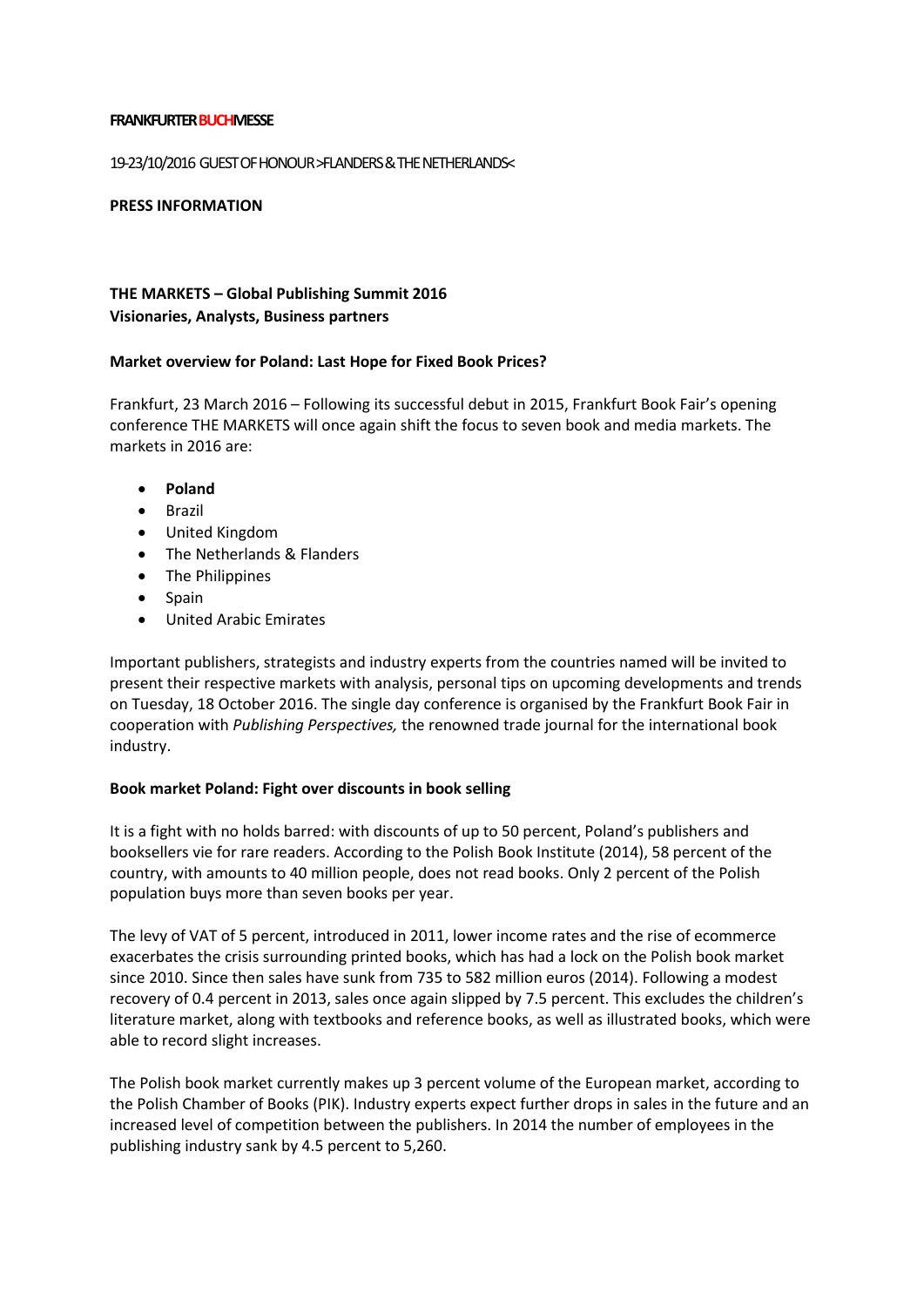Industry associations place great hopes in a fixed book price agreement following the model of Germany and France. A corresponding piece of legislation was introduced in 2014, but became obsolete after the elections in October 2015.

## **More titles, lower print runs**

There were 32,480 titles published in Poland in 2014 (2013: 29,710), including 18,870 new publications (2013: 15,580). At the same time, the total amount of printed book copies sank by 6.5 percent to 105.1 million copies (2013: 112.4m) as well as the average print run of 3,236 copies (2013: 3,783). In comparison: in Western Europe the average print run is fifteen thousand copies.

## **Translated around the world**

In 2014, around 20 percent of all titles (6,700) were translations. Following English (3,963 titles), German is the second most important language of origin when it comes to translations into Polish.

The most popular Polish authors abroad include Czesław Miłosz (translated into 52 languages), Tadeusz Różewicz (51), Janusz Korczak (50), Wisława Szymborska (50), the former Pope Karol Wojtyła (50), Stanisław Lem (47), Jarosław Iwaszkiewicz (47), Sławomir Mrożek (44), Witold Gombrowicz (44), Zbigniew Herbert (43), Ryszard Kapuściński (42) and Jerzy Andrzejewski (40).

## **High market concentration**

The Polish book market is highly concentrated, with 35 publishers making up a market share of 75 percent. In 2014 the five largest publishers (Nowa Era, WSiP, Wolters Kluwer Polska, Pearson Central Europe, Grupa Edukacyjna) had 37 percent of the market. Distribution was dominated by multimedia and book store chains like Matras or Empik with hundreds of points of sale and with 150,000 titles in their portfolio, which led to a mass extinction of small book stores. Over the last five years the numbers have been reduced by 700, down to 1,854, and have therefore shrunk by 30 percent.

Statistically speaking, there are only 0.48 book stores for every 10,000 persons in Poland (United Kingdom: 0.55, The Netherlands: 1.29, France: 1.69).

### **Online on the rise**

The Polish e-commerce market is generally booming and strong with growth rates of 25 percent per year. With online book sales it is still 9 percent. At the moment, one out of every four book passes over the virtual countertop.

E-book sales also grew in 2014 in comparison to 2013 by the margin of 16.5 percent. At around 56 million złoty (ca. 14 million euros), the e-book market makes up between 4 and 5 percent of the overall market. By the end of 2014, there were 37,000 titles available as e-books.

The largest obstacles to growth are widespread piracy and the very high VAT for online products at 23 percent. (Source: [http://dotcomriver.com/report-ecommerce-poland.html\)](http://dotcomriver.com/report-ecommerce-poland.html)